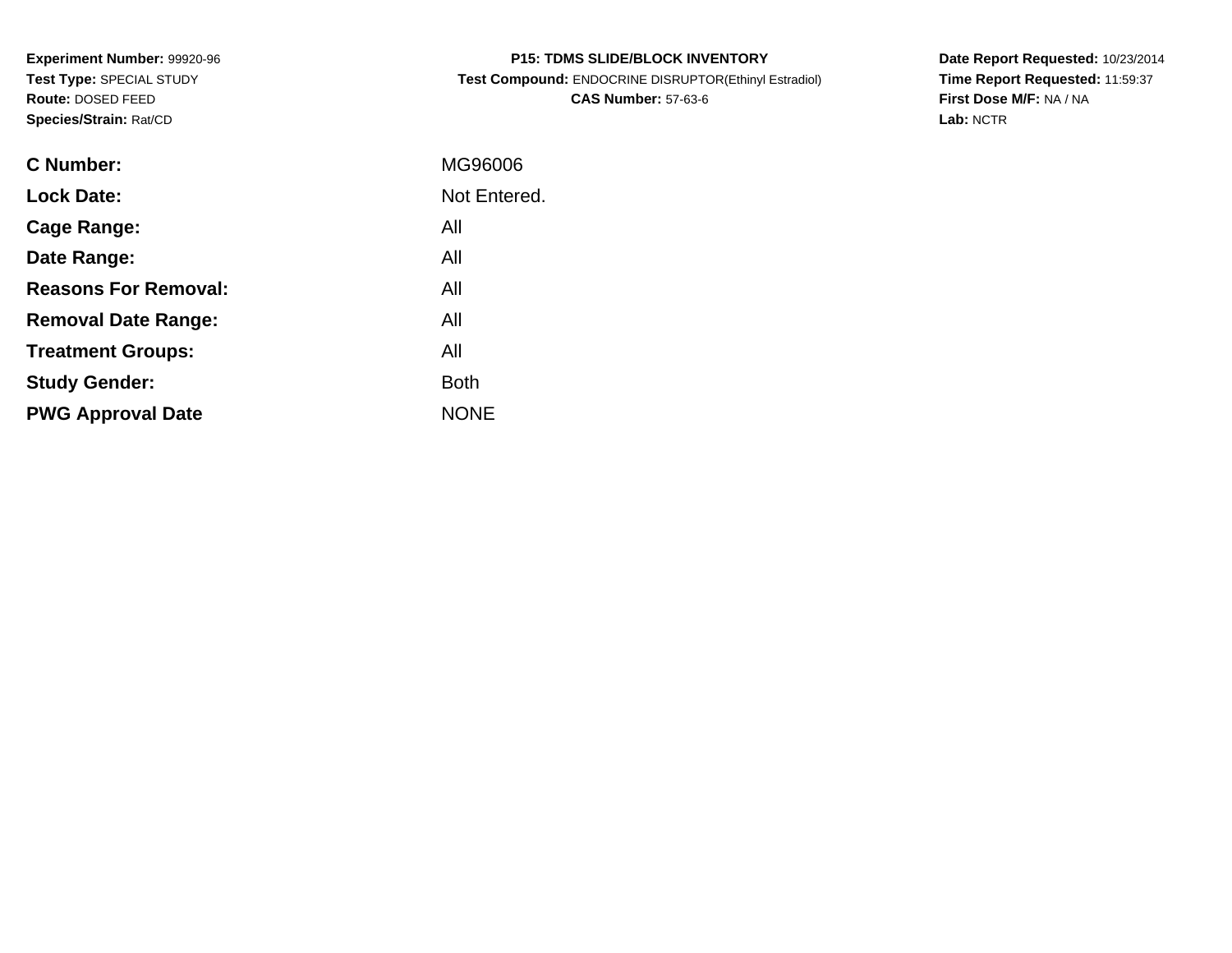**Test Type:** SPECIAL STUDY

**Route:** DOSED FEED

### **Species/Strain:** Rat/CD

### **P15: TDMS SLIDE/BLOCK INVENTORY**

**Test Compound:** ENDOCRINE DISRUPTOR(Ethinyl Estradiol)

# **CAS Number:** 57-63-6

**Date Report Requested:** 10/23/2014**Time Report Requested:** 11:59:37**First Dose M/F:** NA / NA**Lab:** NCTR

| <b>SPECIES: Rat</b>         |                          |                               | <b>STRAIN: CD</b>        |                          |                             | <b>SEX: MALE</b>     |                                 |                               | <b>DOSE LEVEL: F3</b>    | CONTROL                  |                             |  |
|-----------------------------|--------------------------|-------------------------------|--------------------------|--------------------------|-----------------------------|----------------------|---------------------------------|-------------------------------|--------------------------|--------------------------|-----------------------------|--|
| <b>CID</b><br><b>NUMBER</b> | INDIVIDUAL<br>ANIMAL NO. | <b>HISTO</b><br><b>NUMBER</b> | NMBR OF<br><b>SLIDES</b> | NMBR OF<br><b>BLOCKS</b> | <b>WET</b><br><b>TISSUE</b> | CID<br><b>NUMBER</b> | <b>INDIVIDUAL</b><br>ANIMAL NO. | <b>HISTO</b><br><b>NUMBER</b> | NMBR OF<br><b>SLIDES</b> | NMBR OF<br><b>BLOCKS</b> | <b>WET</b><br><b>TISSUE</b> |  |
| 730                         | 00730                    | 021380100730                  |                          |                          | Y N                         | 869                  | 00869                           | 021380100869                  |                          |                          | Y N                         |  |
| 731                         | 00731                    | 021380100731                  |                          |                          | Y N                         | 870                  | 00870                           | 021380100870                  |                          |                          | Y N                         |  |
| 732                         | 00732                    | 021380100732                  |                          |                          | Y N                         | 900                  | 00900                           | 021380100900                  |                          |                          | Y N                         |  |
| 733                         | 00733                    | 021380100733                  |                          |                          | Y N                         | 901                  | 00901                           | 021380100901                  |                          |                          | Y N                         |  |
| 734                         | 00734                    | 021380100734                  |                          |                          | Y N                         | 902                  | 00902                           | 021380100902                  |                          |                          | Y N                         |  |
| 735                         | 00735                    | 021380100735                  |                          |                          | Y N                         |                      |                                 |                               |                          |                          |                             |  |
| 776                         | 00776                    | 021380100776                  |                          |                          | Y N                         |                      |                                 |                               |                          |                          |                             |  |
| 777                         | 00777                    | 021380100777                  |                          |                          | Y N                         |                      |                                 |                               |                          |                          |                             |  |
| 778                         | 00778                    | 021380100778                  |                          | .                        | Y N                         |                      |                                 |                               |                          |                          |                             |  |
| 779                         | 00779                    | 021380100779                  |                          |                          | Y N                         |                      |                                 |                               |                          |                          |                             |  |
| 780                         | 00780                    | 021380100780                  |                          |                          | Y N                         |                      |                                 |                               |                          |                          |                             |  |
| 819                         | 00819                    | 021380100819                  |                          |                          | Y N                         |                      |                                 |                               |                          |                          |                             |  |
| 820                         | 00820                    | 021380100820                  |                          |                          | Y N                         |                      |                                 |                               |                          |                          |                             |  |
| 821                         | 00821                    | 021380100821                  |                          |                          | Y N                         |                      |                                 |                               |                          |                          |                             |  |
| 822                         | 00822                    | 021380100822                  |                          |                          | Y N                         |                      |                                 |                               |                          |                          |                             |  |
| 823                         | 00823                    | 021380100823                  |                          |                          | Y N                         |                      |                                 |                               |                          |                          |                             |  |
| 865                         | 00865                    | 021380100865                  |                          |                          | Y N                         |                      |                                 |                               |                          |                          |                             |  |
| 866                         | 00866                    | 021380100866                  |                          |                          | Y N                         |                      |                                 |                               |                          |                          |                             |  |
| 867                         | 00867                    | 021380100867                  |                          |                          | Y N                         |                      |                                 |                               |                          |                          |                             |  |
| 868                         | 00868                    | 021380100868                  |                          |                          | Y N                         |                      |                                 |                               |                          |                          |                             |  |

## IN MY OPINION THIS MATERIAL IS OF SUFFICIENT QUALITY TO BE RETAINED IN THECARCINOGENESIS REPOSITORY UNLESS THE MATERIAL IS MARKED WITH AN ASTERISK

REVIEWED BY REPOSITORY SUPERVISOR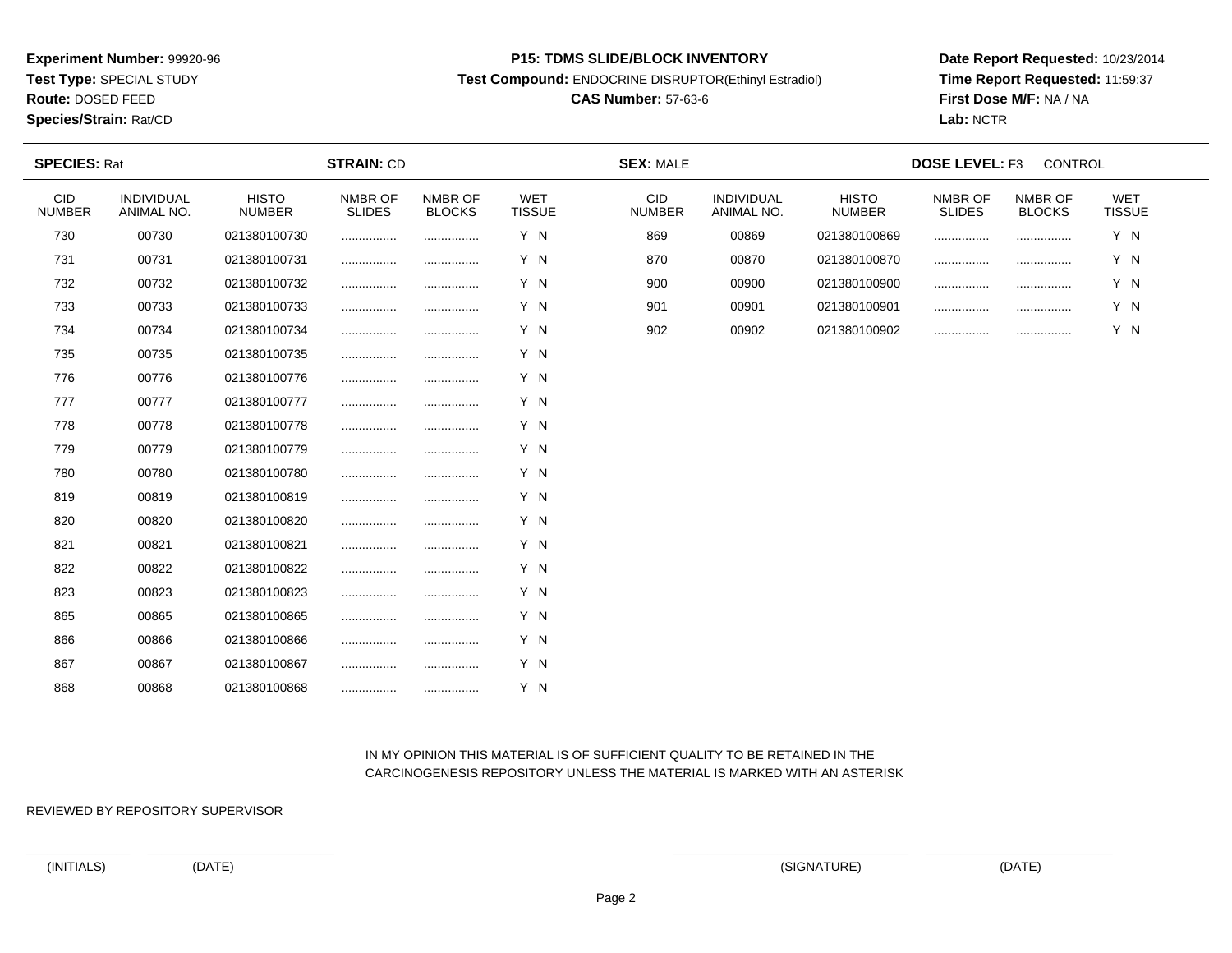**Test Type:** SPECIAL STUDY

**Route:** DOSED FEED

**Species/Strain:** Rat/CD

### **P15: TDMS SLIDE/BLOCK INVENTORY**

**Test Compound:** ENDOCRINE DISRUPTOR(Ethinyl Estradiol)

# **CAS Number:** 57-63-6

**Date Report Requested:** 10/23/2014**Time Report Requested:** 11:59:37**First Dose M/F:** NA / NA**Lab:** NCTR

| <b>SPECIES: Rat</b>         |                          | <b>SEX: MALE</b><br><b>STRAIN: CD</b> |                          |                          |               |                             | DOSE LEVEL: F3/2PPB TO CTRL |                               |                          |                          |               |  |
|-----------------------------|--------------------------|---------------------------------------|--------------------------|--------------------------|---------------|-----------------------------|-----------------------------|-------------------------------|--------------------------|--------------------------|---------------|--|
| <b>CID</b><br><b>NUMBER</b> | INDIVIDUAL<br>ANIMAL NO. | <b>HISTO</b><br><b>NUMBER</b>         | NMBR OF<br><b>SLIDES</b> | NMBR OF<br><b>BLOCKS</b> | WET<br>TISSUE | <b>CID</b><br><b>NUMBER</b> | INDIVIDUAL<br>ANIMAL NO.    | <b>HISTO</b><br><b>NUMBER</b> | NMBR OF<br><b>SLIDES</b> | NMBR OF<br><b>BLOCKS</b> | WET<br>TISSUE |  |
| 736                         | 00736                    | 021380100736                          |                          |                          | Y N           | 873                         | 00873                       | 021380100873                  |                          |                          | Y N           |  |
| 737                         | 00737                    | 021380100737                          |                          |                          | Y N           | 874                         | 00874                       | 021380100874                  |                          |                          | Y N           |  |
| 738                         | 00738                    | 021380100738                          |                          |                          | Y N           | 875                         | 00875                       | 021380100875                  |                          |                          | Y N           |  |
| 739                         | 00739                    | 021380100739                          |                          |                          | Y N           | 876                         | 00876                       | 021380100876                  |                          |                          | Y N           |  |
| 740                         | 00740                    | 021380100740                          |                          |                          | Y N           | 903                         | 00903                       | 021380100903                  |                          |                          | Y N           |  |
| 741                         | 00741                    | 021380100741                          |                          |                          | Y N           |                             |                             |                               |                          |                          |               |  |
| 781                         | 00781                    | 021380100781                          |                          |                          | Y N           |                             |                             |                               |                          |                          |               |  |
| 782                         | 00782                    | 021380100782                          |                          |                          | Y N           |                             |                             |                               |                          |                          |               |  |
| 783                         | 00783                    | 021380100783                          |                          |                          | Y N           |                             |                             |                               |                          |                          |               |  |
| 784                         | 00784                    | 021380100784                          |                          |                          | Y N           |                             |                             |                               |                          |                          |               |  |
| 785                         | 00785                    | 021380100785                          |                          |                          | Y N           |                             |                             |                               |                          |                          |               |  |
| 786                         | 00786                    | 021380100786                          |                          |                          | Y N           |                             |                             |                               |                          |                          |               |  |
| 824                         | 00824                    | 021380100824                          |                          |                          | Y N           |                             |                             |                               |                          |                          |               |  |
| 825                         | 00825                    | 021380100825                          |                          |                          | Y N           |                             |                             |                               |                          |                          |               |  |
| 826                         | 00826                    | 021380100826                          | .                        |                          | Y N           |                             |                             |                               |                          |                          |               |  |
| 827                         | 00827                    | 021380100827                          |                          |                          | Y N           |                             |                             |                               |                          |                          |               |  |
| 828                         | 00828                    | 021380100828                          |                          |                          | Y N           |                             |                             |                               |                          |                          |               |  |
| 829                         | 00829                    | 021380100829                          |                          |                          | Y N           |                             |                             |                               |                          |                          |               |  |
| 871                         | 00871                    | 021380100871                          |                          |                          | Y N           |                             |                             |                               |                          |                          |               |  |
| 872                         | 00872                    | 021380100872                          |                          | .                        | Y N           |                             |                             |                               |                          |                          |               |  |

## IN MY OPINION THIS MATERIAL IS OF SUFFICIENT QUALITY TO BE RETAINED IN THECARCINOGENESIS REPOSITORY UNLESS THE MATERIAL IS MARKED WITH AN ASTERISK

REVIEWED BY REPOSITORY SUPERVISOR

(INITIALS) (DATE) (SIGNATURE) (DATE)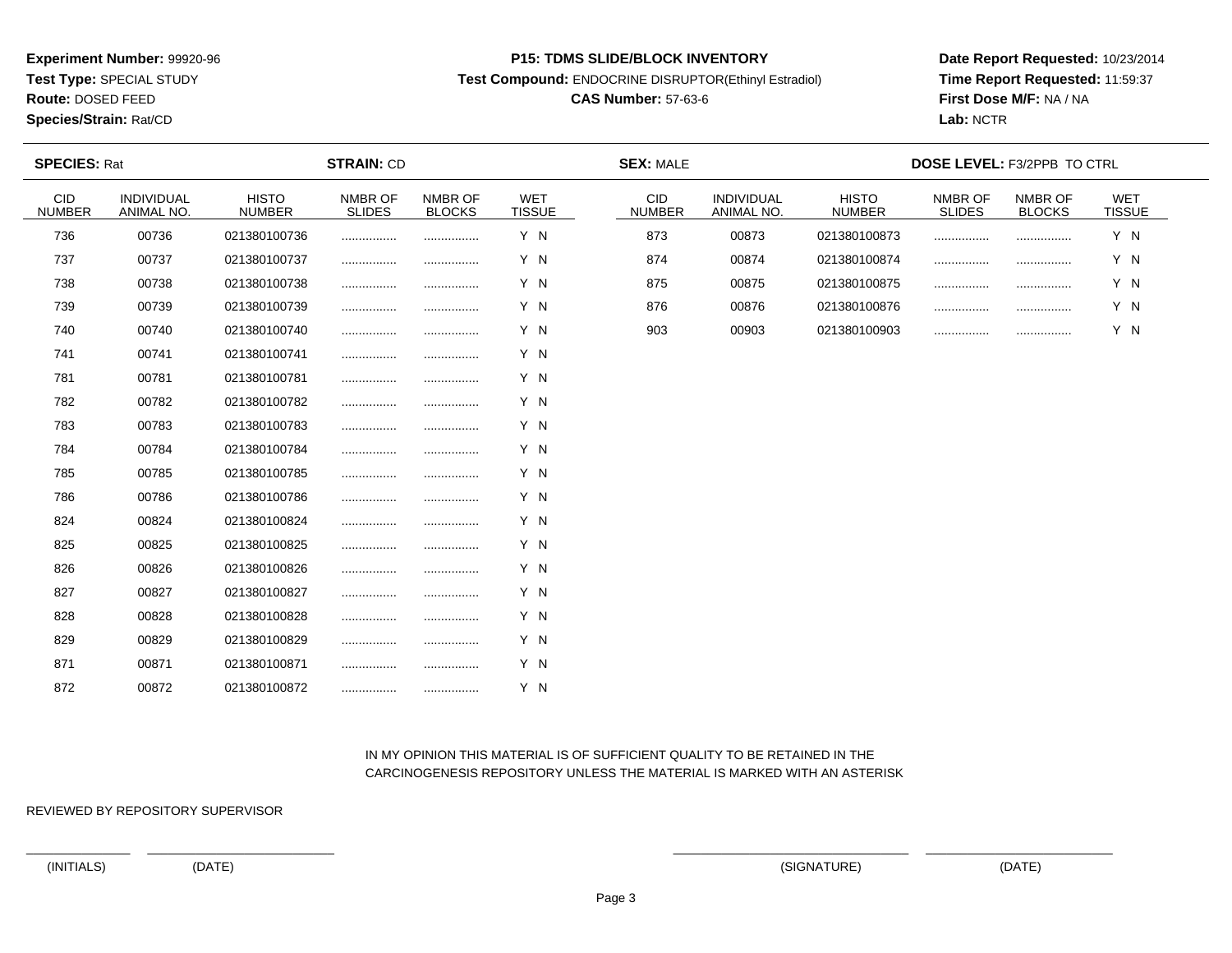**Test Type:** SPECIAL STUDY

**Route:** DOSED FEED

**Species/Strain:** Rat/CD

### **P15: TDMS SLIDE/BLOCK INVENTORY**

**Test Compound:** ENDOCRINE DISRUPTOR(Ethinyl Estradiol)

# **CAS Number:** 57-63-6

**Date Report Requested:** 10/23/2014**Time Report Requested:** 11:59:37**First Dose M/F:** NA / NA**Lab:** NCTR

| <b>SPECIES: Rat</b>         |                          |                               | <b>STRAIN: CD</b>        |                          |                             | <b>SEX: MALE</b>     |                          |                               | <b>DOSE LEVEL: F3/10PPB TO CTRL</b> |                          |                             |  |
|-----------------------------|--------------------------|-------------------------------|--------------------------|--------------------------|-----------------------------|----------------------|--------------------------|-------------------------------|-------------------------------------|--------------------------|-----------------------------|--|
| <b>CID</b><br><b>NUMBER</b> | INDIVIDUAL<br>ANIMAL NO. | <b>HISTO</b><br><b>NUMBER</b> | NMBR OF<br><b>SLIDES</b> | NMBR OF<br><b>BLOCKS</b> | <b>WET</b><br><b>TISSUE</b> | CID<br><b>NUMBER</b> | INDIVIDUAL<br>ANIMAL NO. | <b>HISTO</b><br><b>NUMBER</b> | NMBR OF<br><b>SLIDES</b>            | NMBR OF<br><b>BLOCKS</b> | <b>WET</b><br><b>TISSUE</b> |  |
| 742                         | 00742                    | 021380100742                  |                          |                          | Y N                         | 883                  | 00883                    | 021380100883                  |                                     |                          | Y N                         |  |
| 743                         | 00743                    | 021380100743                  |                          |                          | Y N                         | 904                  | 00904                    | 021380100904                  |                                     |                          | Y N                         |  |
| 744                         | 00744                    | 021380100744                  |                          |                          | Y N                         | 905                  | 00905                    | 021380100905                  |                                     | .                        | Y N                         |  |
| 745                         | 00745                    | 021380100745                  |                          |                          | Y N                         | 906                  | 00906                    | 021380100906                  |                                     |                          | Y N                         |  |
| 787                         | 00787                    | 021380100787                  |                          |                          | Y N                         | 907                  | 00907                    | 021380100907                  |                                     |                          | Y N                         |  |
| 788                         | 00788                    | 021380100788                  |                          |                          | Y N                         |                      |                          |                               |                                     |                          |                             |  |
| 789                         | 00789                    | 021380100789                  |                          |                          | Y N                         |                      |                          |                               |                                     |                          |                             |  |
| 790                         | 00790                    | 021380100790                  |                          |                          | Y N                         |                      |                          |                               |                                     |                          |                             |  |
| 830                         | 00830                    | 021380100830                  |                          |                          | Y N                         |                      |                          |                               |                                     |                          |                             |  |
| 831                         | 00831                    | 021380100831                  |                          |                          | Y N                         |                      |                          |                               |                                     |                          |                             |  |
| 832                         | 00832                    | 021380100832                  |                          |                          | Y N                         |                      |                          |                               |                                     |                          |                             |  |
| 833                         | 00833                    | 021380100833                  |                          |                          | Y N                         |                      |                          |                               |                                     |                          |                             |  |
| 834                         | 00834                    | 021380100834                  |                          |                          | Y N                         |                      |                          |                               |                                     |                          |                             |  |
| 835                         | 00835                    | 021380100835                  |                          |                          | Y N                         |                      |                          |                               |                                     |                          |                             |  |
| 877                         | 00877                    | 021380100877                  |                          |                          | Y N                         |                      |                          |                               |                                     |                          |                             |  |
| 878                         | 00878                    | 021380100878                  |                          |                          | Y N                         |                      |                          |                               |                                     |                          |                             |  |
| 879                         | 00879                    | 021380100879                  |                          |                          | Y N                         |                      |                          |                               |                                     |                          |                             |  |
| 880                         | 00880                    | 021380100880                  |                          |                          | Y N                         |                      |                          |                               |                                     |                          |                             |  |
| 881                         | 00881                    | 021380100881                  |                          |                          | Y N                         |                      |                          |                               |                                     |                          |                             |  |
| 882                         | 00882                    | 021380100882                  |                          |                          | Y N                         |                      |                          |                               |                                     |                          |                             |  |

## IN MY OPINION THIS MATERIAL IS OF SUFFICIENT QUALITY TO BE RETAINED IN THECARCINOGENESIS REPOSITORY UNLESS THE MATERIAL IS MARKED WITH AN ASTERISK

REVIEWED BY REPOSITORY SUPERVISOR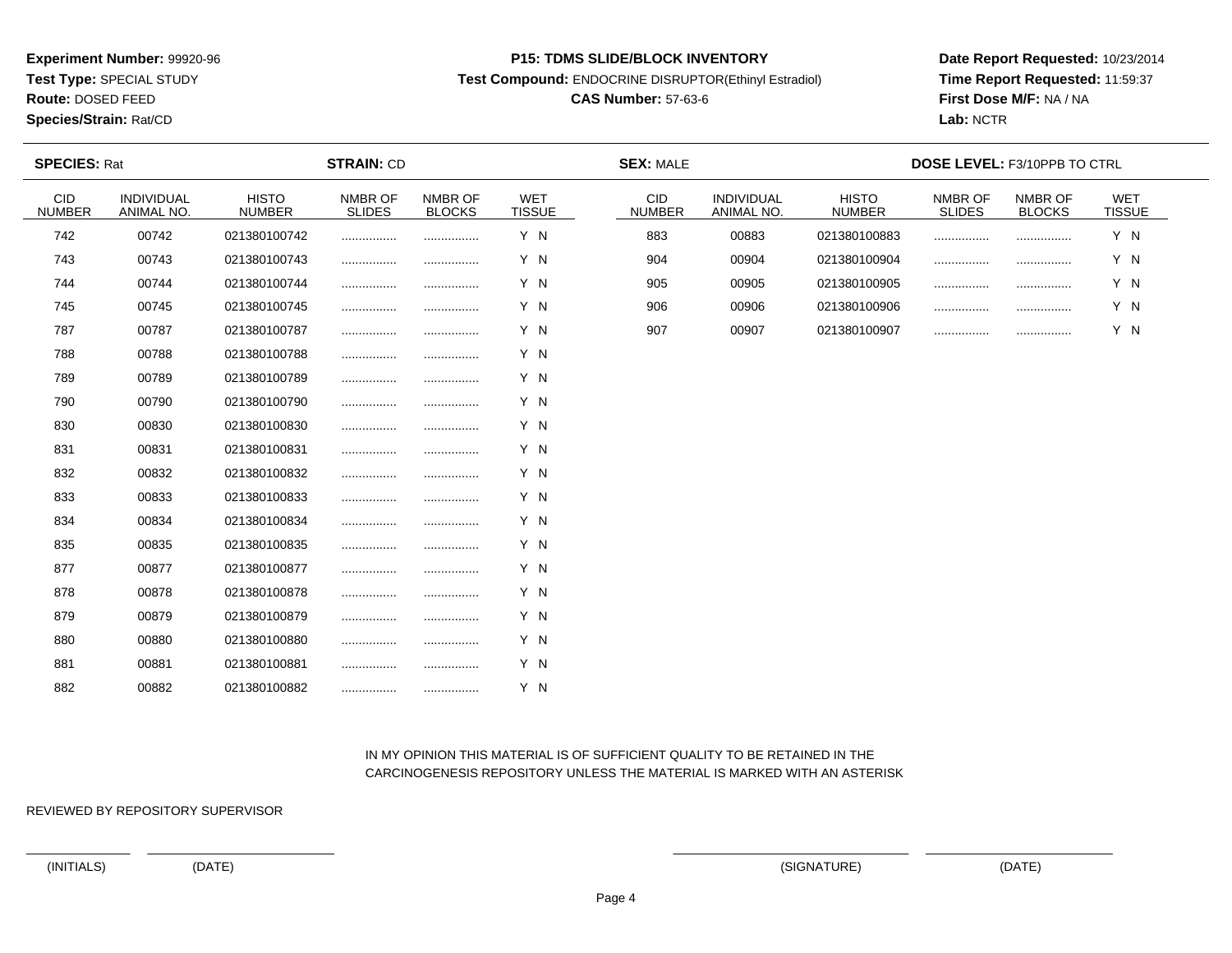**Test Type:** SPECIAL STUDY

**Route:** DOSED FEED

### **Species/Strain:** Rat/CD

### **P15: TDMS SLIDE/BLOCK INVENTORY**

**Test Compound:** ENDOCRINE DISRUPTOR(Ethinyl Estradiol)

# **CAS Number:** 57-63-6

**Date Report Requested:** 10/23/2014**Time Report Requested:** 11:59:37**First Dose M/F:** NA / NA**Lab:** NCTR

| <b>SPECIES: Rat</b>         |                          |                               | <b>STRAIN: CD</b>        |                          |                             | <b>SEX: MALE</b>            |                          | <b>DOSE LEVEL: F3/50PPB TO CTRL</b> |                          |                          |               |  |  |
|-----------------------------|--------------------------|-------------------------------|--------------------------|--------------------------|-----------------------------|-----------------------------|--------------------------|-------------------------------------|--------------------------|--------------------------|---------------|--|--|
| <b>CID</b><br><b>NUMBER</b> | INDIVIDUAL<br>ANIMAL NO. | <b>HISTO</b><br><b>NUMBER</b> | NMBR OF<br><b>SLIDES</b> | NMBR OF<br><b>BLOCKS</b> | <b>WET</b><br><b>TISSUE</b> | <b>CID</b><br><b>NUMBER</b> | INDIVIDUAL<br>ANIMAL NO. | <b>HISTO</b><br><b>NUMBER</b>       | NMBR OF<br><b>SLIDES</b> | NMBR OF<br><b>BLOCKS</b> | WET<br>TISSUE |  |  |
| 746                         | 00746                    | 021380100746                  |                          |                          | Y N                         | 885                         | 00885                    | 021380100885                        | .                        |                          | Y N           |  |  |
| 747                         | 00747                    | 021380100747                  |                          |                          | Y N                         | 886                         | 00886                    | 021380100886                        |                          |                          | Y N           |  |  |
| 748                         | 00748                    | 021380100748                  |                          |                          | Y N                         | 887                         | 00887                    | 021380100887                        |                          |                          | Y N           |  |  |
| 749                         | 00749                    | 021380100749                  |                          |                          | Y N                         | 888                         | 00888                    | 021380100888                        | .                        |                          | Y N           |  |  |
| 750                         | 00750                    | 021380100750                  |                          |                          | Y N                         | 889                         | 00889                    | 021380100889                        | .                        |                          | Y N           |  |  |
| 751                         | 00751                    | 021380100751                  |                          |                          | Y N                         |                             |                          |                                     |                          |                          |               |  |  |
| 752                         | 00752                    | 021380100752                  |                          |                          | Y N                         |                             |                          |                                     |                          |                          |               |  |  |
| 791                         | 00791                    | 021380100791                  |                          |                          | Y N                         |                             |                          |                                     |                          |                          |               |  |  |
| 792                         | 00792                    | 021380100792                  |                          |                          | Y N                         |                             |                          |                                     |                          |                          |               |  |  |
| 793                         | 00793                    | 021380100793                  |                          |                          | Y N                         |                             |                          |                                     |                          |                          |               |  |  |
| 794                         | 00794                    | 021380100794                  |                          |                          | Y N                         |                             |                          |                                     |                          |                          |               |  |  |
| 795                         | 00795                    | 021380100795                  |                          |                          | Y N                         |                             |                          |                                     |                          |                          |               |  |  |
| 796                         | 00796                    | 021380100796                  |                          |                          | Y N                         |                             |                          |                                     |                          |                          |               |  |  |
| 836                         | 00836                    | 021380100836                  |                          |                          | Y N                         |                             |                          |                                     |                          |                          |               |  |  |
| 837                         | 00837                    | 021380100837                  |                          |                          | Y N                         |                             |                          |                                     |                          |                          |               |  |  |
| 838                         | 00838                    | 021380100838                  |                          |                          | Y N                         |                             |                          |                                     |                          |                          |               |  |  |
| 839                         | 00839                    | 021380100839                  |                          |                          | Y N                         |                             |                          |                                     |                          |                          |               |  |  |
| 840                         | 00840                    | 021380100840                  |                          |                          | Y N                         |                             |                          |                                     |                          |                          |               |  |  |
| 841                         | 00841                    | 021380100841                  |                          |                          | Y N                         |                             |                          |                                     |                          |                          |               |  |  |
| 884                         | 00884                    | 021380100884                  |                          |                          | Y N                         |                             |                          |                                     |                          |                          |               |  |  |

 IN MY OPINION THIS MATERIAL IS OF SUFFICIENT QUALITY TO BE RETAINED IN THECARCINOGENESIS REPOSITORY UNLESS THE MATERIAL IS MARKED WITH AN ASTERISK

REVIEWED BY REPOSITORY SUPERVISOR

(INITIALS) (DATE) (SIGNATURE) (DATE)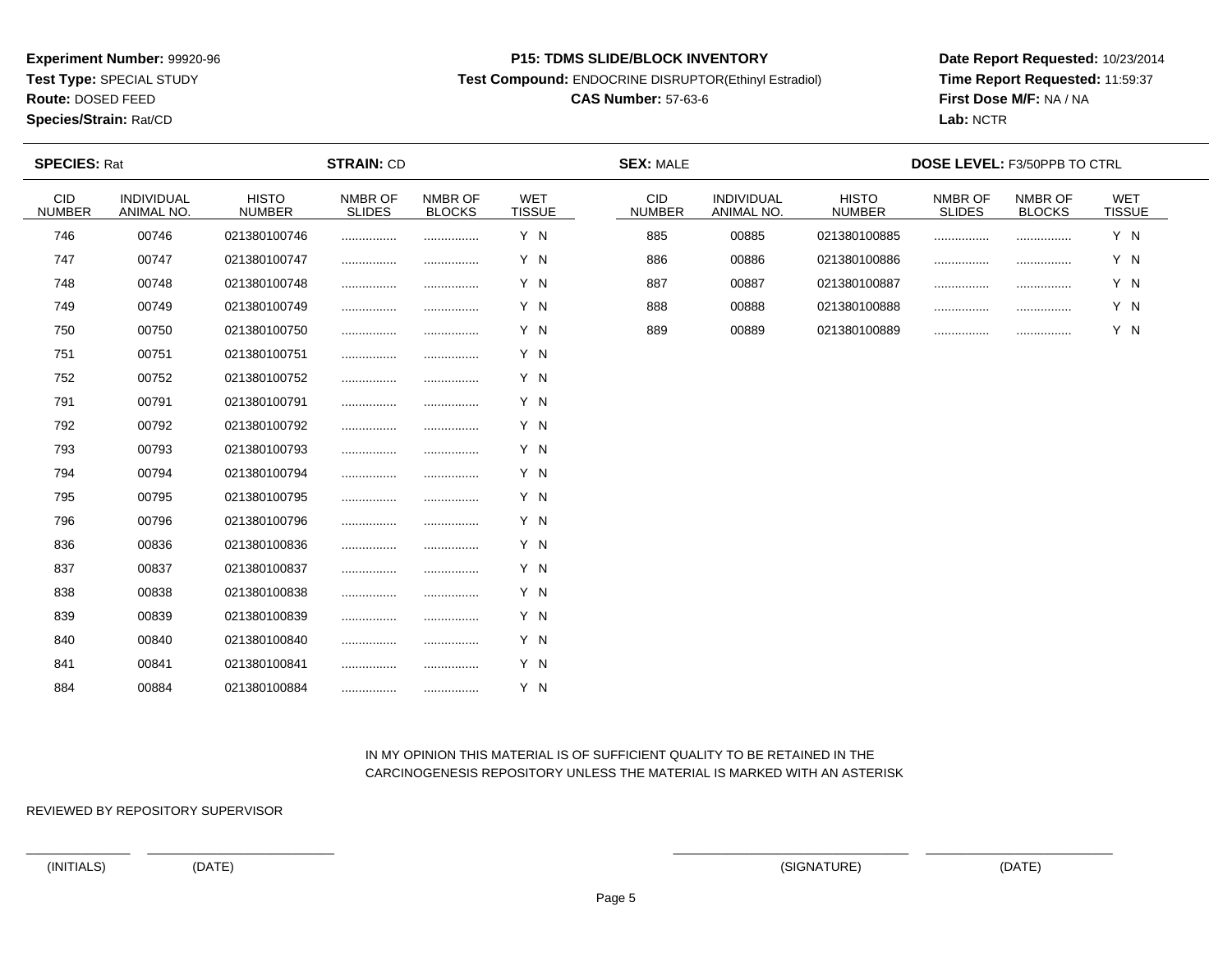**Test Type:** SPECIAL STUDY

**Route:** DOSED FEED

**Species/Strain:** Rat/CD

#### **P15: TDMS SLIDE/BLOCK INVENTORY**

**Test Compound:** ENDOCRINE DISRUPTOR(Ethinyl Estradiol)

# **CAS Number:** 57-63-6

**Date Report Requested:** 10/23/2014**Time Report Requested:** 11:59:37**First Dose M/F:** NA / NA**Lab:** NCTR

| <b>SPECIES: Rat</b>  |                          |                               | <b>STRAIN: CD</b> |                          |                             | <b>SEX: FEMALE</b>          |                          |                               |                          | <b>DOSE LEVEL: F3</b><br><b>CONTROL</b> |                      |  |  |
|----------------------|--------------------------|-------------------------------|-------------------|--------------------------|-----------------------------|-----------------------------|--------------------------|-------------------------------|--------------------------|-----------------------------------------|----------------------|--|--|
| CID<br><b>NUMBER</b> | INDIVIDUAL<br>ANIMAL NO. | <b>HISTO</b><br><b>NUMBER</b> | NMBR OF<br>SLIDES | NMBR OF<br><b>BLOCKS</b> | <b>WET</b><br><b>TISSUE</b> | <b>CID</b><br><b>NUMBER</b> | INDIVIDUAL<br>ANIMAL NO. | <b>HISTO</b><br><b>NUMBER</b> | NMBR OF<br><b>SLIDES</b> | NMBR OF<br><b>BLOCKS</b>                | WET<br><b>TISSUE</b> |  |  |
| 708                  | 00708                    | 021380100708                  |                   |                          | Y N                         | 845                         | 00845                    | 021380100845                  |                          |                                         | Y N                  |  |  |
| 709                  | 00709                    | 021380100709                  |                   |                          | Y N                         | 846                         | 00846                    | 021380100846                  | .                        |                                         | Y N                  |  |  |
| 710                  | 00710                    | 021380100710                  |                   |                          | Y N                         | 890                         | 00890                    | 021380100890                  |                          |                                         | Y N                  |  |  |
| 711                  | 00711                    | 021380100711                  |                   |                          | Y N                         | 891                         | 00891                    | 021380100891                  |                          | .                                       | Y N                  |  |  |
| 712                  | 00712                    | 021380100712                  |                   |                          | Y N                         | 892                         | 00892                    | 021380100892                  | .                        |                                         | Y N                  |  |  |
| 753                  | 00753                    | 021380100753                  | .                 |                          | Y N                         |                             |                          |                               |                          |                                         |                      |  |  |
| 754                  | 00754                    | 021380100754                  |                   |                          | Y N                         |                             |                          |                               |                          |                                         |                      |  |  |
| 755                  | 00755                    | 021380100755                  |                   |                          | Y N                         |                             |                          |                               |                          |                                         |                      |  |  |
| 756                  | 00756                    | 021380100756                  | .                 | .                        | Y N                         |                             |                          |                               |                          |                                         |                      |  |  |
| 757                  | 00757                    | 021380100757                  |                   |                          | Y N                         |                             |                          |                               |                          |                                         |                      |  |  |
| 758                  | 00758                    | 021380100758                  | .                 |                          | Y N                         |                             |                          |                               |                          |                                         |                      |  |  |
| 797                  | 00797                    | 021380100797                  |                   |                          | Y N                         |                             |                          |                               |                          |                                         |                      |  |  |
| 798                  | 00798                    | 021380100798                  | .                 |                          | Y N                         |                             |                          |                               |                          |                                         |                      |  |  |
| 799                  | 00799                    | 021380100799                  |                   |                          | Y N                         |                             |                          |                               |                          |                                         |                      |  |  |
| 800                  | 00800                    | 021380100800                  |                   |                          | Y N                         |                             |                          |                               |                          |                                         |                      |  |  |
| 801                  | 00801                    | 021380100801                  |                   |                          | Y N                         |                             |                          |                               |                          |                                         |                      |  |  |
| 802                  | 00802                    | 021380100802                  |                   |                          | Y N                         |                             |                          |                               |                          |                                         |                      |  |  |
| 842                  | 00842                    | 021380100842                  |                   |                          | Y N                         |                             |                          |                               |                          |                                         |                      |  |  |
| 843                  | 00843                    | 021380100843                  |                   |                          | Y N                         |                             |                          |                               |                          |                                         |                      |  |  |
| 844                  | 00844                    | 021380100844                  |                   |                          | Y N                         |                             |                          |                               |                          |                                         |                      |  |  |

## IN MY OPINION THIS MATERIAL IS OF SUFFICIENT QUALITY TO BE RETAINED IN THECARCINOGENESIS REPOSITORY UNLESS THE MATERIAL IS MARKED WITH AN ASTERISK

REVIEWED BY REPOSITORY SUPERVISOR

(INITIALS) (DATE) (SIGNATURE) (DATE)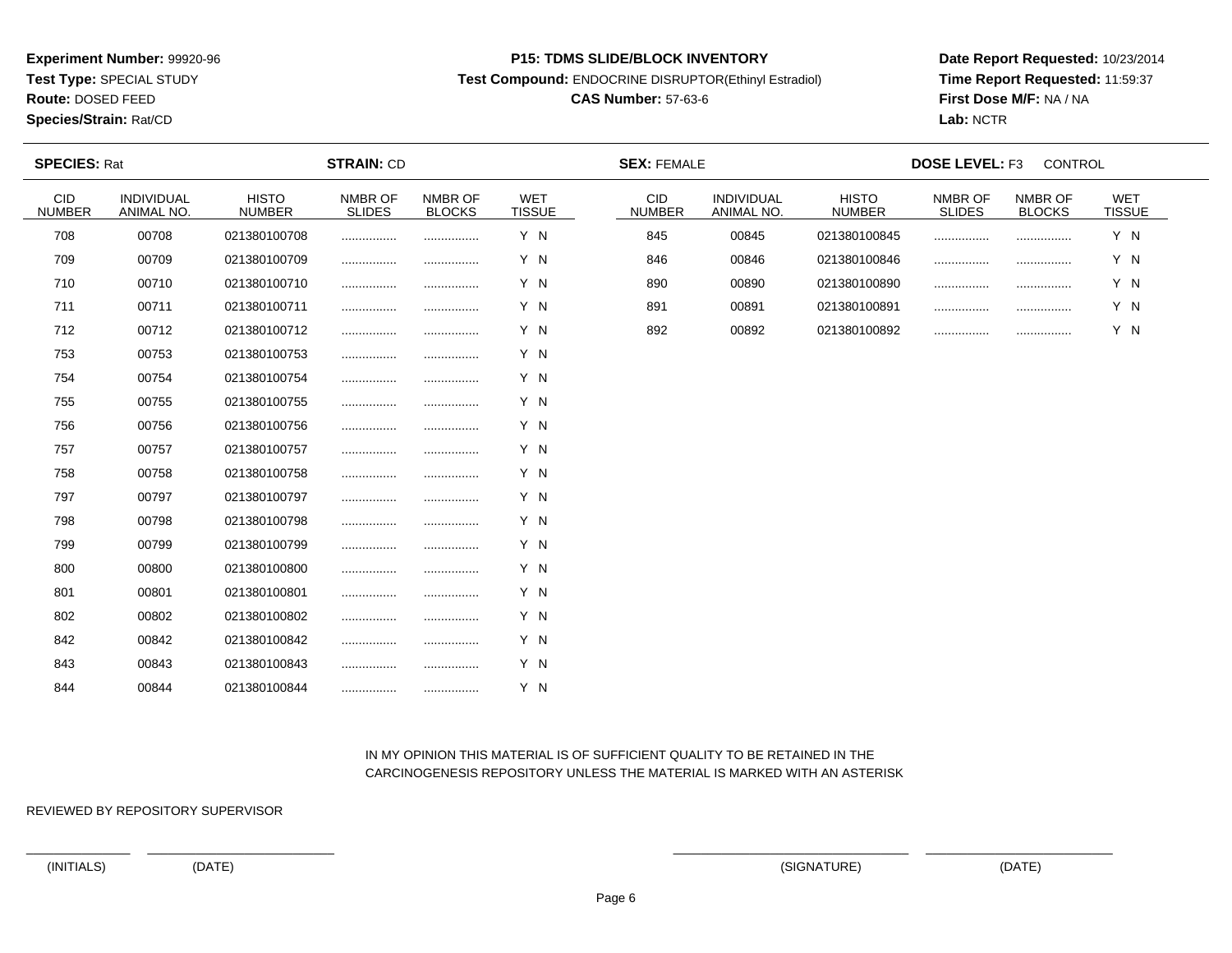**Test Type:** SPECIAL STUDY

**Route:** DOSED FEED

### **Species/Strain:** Rat/CD

### **P15: TDMS SLIDE/BLOCK INVENTORY**

**Test Compound:** ENDOCRINE DISRUPTOR(Ethinyl Estradiol)

# **CAS Number:** 57-63-6

**Date Report Requested:** 10/23/2014**Time Report Requested:** 11:59:37**First Dose M/F:** NA / NA**Lab:** NCTR

| <b>SPECIES: Rat</b>         |                          |                               | <b>STRAIN: CD</b>        |                          |                      | <b>SEX: FEMALE</b>          |                          |                               | DOSE LEVEL: F3/2PPB TO CTRL |                          |               |  |
|-----------------------------|--------------------------|-------------------------------|--------------------------|--------------------------|----------------------|-----------------------------|--------------------------|-------------------------------|-----------------------------|--------------------------|---------------|--|
| <b>CID</b><br><b>NUMBER</b> | INDIVIDUAL<br>ANIMAL NO. | <b>HISTO</b><br><b>NUMBER</b> | NMBR OF<br><b>SLIDES</b> | NMBR OF<br><b>BLOCKS</b> | WET<br><b>TISSUE</b> | <b>CID</b><br><b>NUMBER</b> | INDIVIDUAL<br>ANIMAL NO. | <b>HISTO</b><br><b>NUMBER</b> | NMBR OF<br><b>SLIDES</b>    | NMBR OF<br><b>BLOCKS</b> | WET<br>TISSUE |  |
| 713                         | 00713                    | 021380100713                  |                          |                          | Y N                  | 850                         | 00850                    | 021380100850                  |                             |                          | Y N           |  |
| 714                         | 00714                    | 021380100714                  |                          |                          | Y N                  | 851                         | 00851                    | 021380100851                  |                             |                          | Y N           |  |
| 715                         | 00715                    | 021380100715                  |                          |                          | Y N                  | 852                         | 00852                    | 021380100852                  |                             |                          | Y N           |  |
| 716                         | 00716                    | 021380100716                  |                          |                          | Y N                  | 893                         | 00893                    | 021380100893                  |                             |                          | Y N           |  |
| 717                         | 00717                    | 021380100717                  |                          |                          | Y N                  | 894                         | 00894                    | 021380100894                  |                             |                          | Y N           |  |
| 718                         | 00718                    | 021380100718                  |                          |                          | Y N                  |                             |                          |                               |                             |                          |               |  |
| 759                         | 00759                    | 021380100759                  |                          |                          | Y N                  |                             |                          |                               |                             |                          |               |  |
| 760                         | 00760                    | 021380100760                  |                          |                          | Y N                  |                             |                          |                               |                             |                          |               |  |
| 761                         | 00761                    | 021380100761                  |                          |                          | Y N                  |                             |                          |                               |                             |                          |               |  |
| 762                         | 00762                    | 021380100762                  |                          |                          | Y N                  |                             |                          |                               |                             |                          |               |  |
| 763                         | 00763                    | 021380100763                  |                          |                          | Y N                  |                             |                          |                               |                             |                          |               |  |
| 764                         | 00764                    | 021380100764                  |                          |                          | Y N                  |                             |                          |                               |                             |                          |               |  |
| 803                         | 00803                    | 021380100803                  |                          |                          | Y N                  |                             |                          |                               |                             |                          |               |  |
| 804                         | 00804                    | 021380100804                  |                          |                          | Y N                  |                             |                          |                               |                             |                          |               |  |
| 805                         | 00805                    | 021380100805                  |                          |                          | Y N                  |                             |                          |                               |                             |                          |               |  |
| 806                         | 00806                    | 021380100806                  |                          |                          | Y N                  |                             |                          |                               |                             |                          |               |  |
| 807                         | 00807                    | 021380100807                  |                          |                          | Y N                  |                             |                          |                               |                             |                          |               |  |
| 847                         | 00847                    | 021380100847                  |                          |                          | Y N                  |                             |                          |                               |                             |                          |               |  |
| 848                         | 00848                    | 021380100848                  |                          |                          | Y N                  |                             |                          |                               |                             |                          |               |  |
| 849                         | 00849                    | 021380100849                  |                          |                          | Y N                  |                             |                          |                               |                             |                          |               |  |

## IN MY OPINION THIS MATERIAL IS OF SUFFICIENT QUALITY TO BE RETAINED IN THECARCINOGENESIS REPOSITORY UNLESS THE MATERIAL IS MARKED WITH AN ASTERISK

REVIEWED BY REPOSITORY SUPERVISOR

(INITIALS) (DATE) (SIGNATURE) (DATE)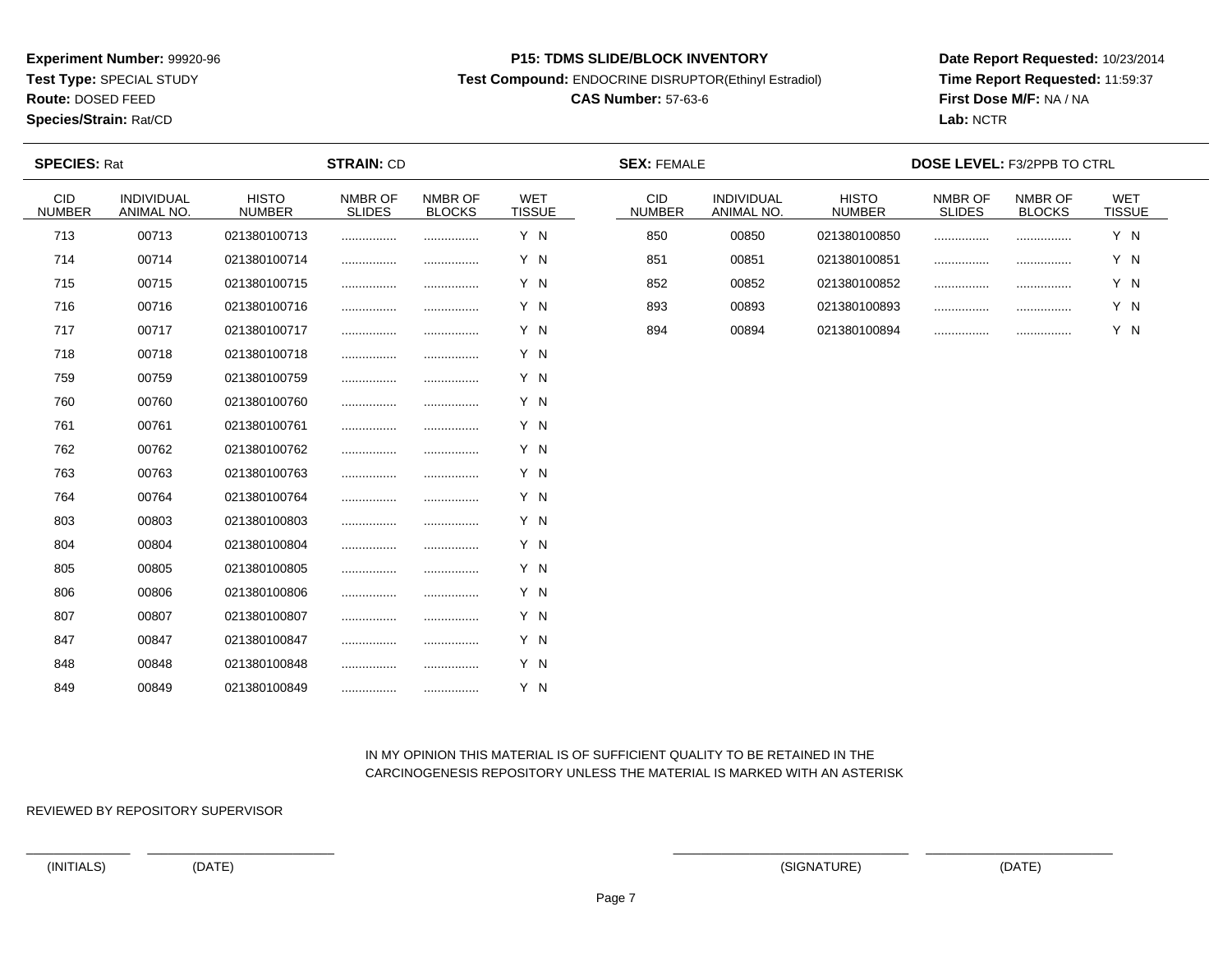**Test Type:** SPECIAL STUDY

**Route:** DOSED FEED

### **Species/Strain:** Rat/CD

### **P15: TDMS SLIDE/BLOCK INVENTORY**

**Test Compound:** ENDOCRINE DISRUPTOR(Ethinyl Estradiol)

# **CAS Number:** 57-63-6

**Date Report Requested:** 10/23/2014**Time Report Requested:** 11:59:37**First Dose M/F:** NA / NA**Lab:** NCTR

| <b>SPECIES: Rat</b>         |                                 |                               | <b>STRAIN: CD</b>        |                          |                             | <b>SEX: FEMALE</b>          |                                 |                               | <b>DOSE LEVEL: F3/10PPB TO CTRL</b> |                          |               |  |
|-----------------------------|---------------------------------|-------------------------------|--------------------------|--------------------------|-----------------------------|-----------------------------|---------------------------------|-------------------------------|-------------------------------------|--------------------------|---------------|--|
| <b>CID</b><br><b>NUMBER</b> | <b>INDIVIDUAL</b><br>ANIMAL NO. | <b>HISTO</b><br><b>NUMBER</b> | NMBR OF<br><b>SLIDES</b> | NMBR OF<br><b>BLOCKS</b> | <b>WET</b><br><b>TISSUE</b> | <b>CID</b><br><b>NUMBER</b> | <b>INDIVIDUAL</b><br>ANIMAL NO. | <b>HISTO</b><br><b>NUMBER</b> | NMBR OF<br><b>SLIDES</b>            | NMBR OF<br><b>BLOCKS</b> | WET<br>TISSUE |  |
| 719                         | 00719                           | 021380100719                  |                          |                          | Y N                         | 858                         | 00858                           | 021380100858                  |                                     |                          | Y N           |  |
| 720                         | 00720                           | 021380100720                  |                          |                          | Y N                         | 895                         | 00895                           | 021380100895                  |                                     |                          | Y N           |  |
| 721                         | 00721                           | 021380100721                  |                          |                          | Y N                         | 896                         | 00896                           | 021380100896                  |                                     |                          | Y N           |  |
| 722                         | 00722                           | 021380100722                  |                          |                          | Y N                         | 897                         | 00897                           | 021380100897                  |                                     |                          | Y N           |  |
| 723                         | 00723                           | 021380100723                  |                          |                          | Y N                         | 898                         | 00898                           | 021380100898                  |                                     |                          | Y N           |  |
| 765                         | 00765                           | 021380100765                  |                          |                          | Y N                         |                             |                                 |                               |                                     |                          |               |  |
| 766                         | 00766                           | 021380100766                  |                          |                          | Y N                         |                             |                                 |                               |                                     |                          |               |  |
| 767                         | 00767                           | 021380100767                  |                          |                          | Y N                         |                             |                                 |                               |                                     |                          |               |  |
| 768                         | 00768                           | 021380100768                  |                          |                          | Y N                         |                             |                                 |                               |                                     |                          |               |  |
| 769                         | 00769                           | 021380100769                  |                          |                          | Y N                         |                             |                                 |                               |                                     |                          |               |  |
| 808                         | 00808                           | 021380100808                  |                          |                          | Y N                         |                             |                                 |                               |                                     |                          |               |  |
| 809                         | 00809                           | 021380100809                  |                          |                          | Y N                         |                             |                                 |                               |                                     |                          |               |  |
| 810                         | 00810                           | 021380100810                  |                          |                          | Y N                         |                             |                                 |                               |                                     |                          |               |  |
| 811                         | 00811                           | 021380100811                  |                          |                          | Y N                         |                             |                                 |                               |                                     |                          |               |  |
| 812                         | 00812                           | 021380100812                  |                          |                          | Y N                         |                             |                                 |                               |                                     |                          |               |  |
| 853                         | 00853                           | 021380100853                  |                          |                          | Y N                         |                             |                                 |                               |                                     |                          |               |  |
| 854                         | 00854                           | 021380100854                  |                          |                          | Y N                         |                             |                                 |                               |                                     |                          |               |  |
| 855                         | 00855                           | 021380100855                  |                          |                          | Y N                         |                             |                                 |                               |                                     |                          |               |  |
| 856                         | 00856                           | 021380100856                  | .                        |                          | Y N                         |                             |                                 |                               |                                     |                          |               |  |
| 857                         | 00857                           | 021380100857                  |                          |                          | Y N                         |                             |                                 |                               |                                     |                          |               |  |

## IN MY OPINION THIS MATERIAL IS OF SUFFICIENT QUALITY TO BE RETAINED IN THECARCINOGENESIS REPOSITORY UNLESS THE MATERIAL IS MARKED WITH AN ASTERISK

REVIEWED BY REPOSITORY SUPERVISOR

(INITIALS) (DATE) (SIGNATURE) (DATE)